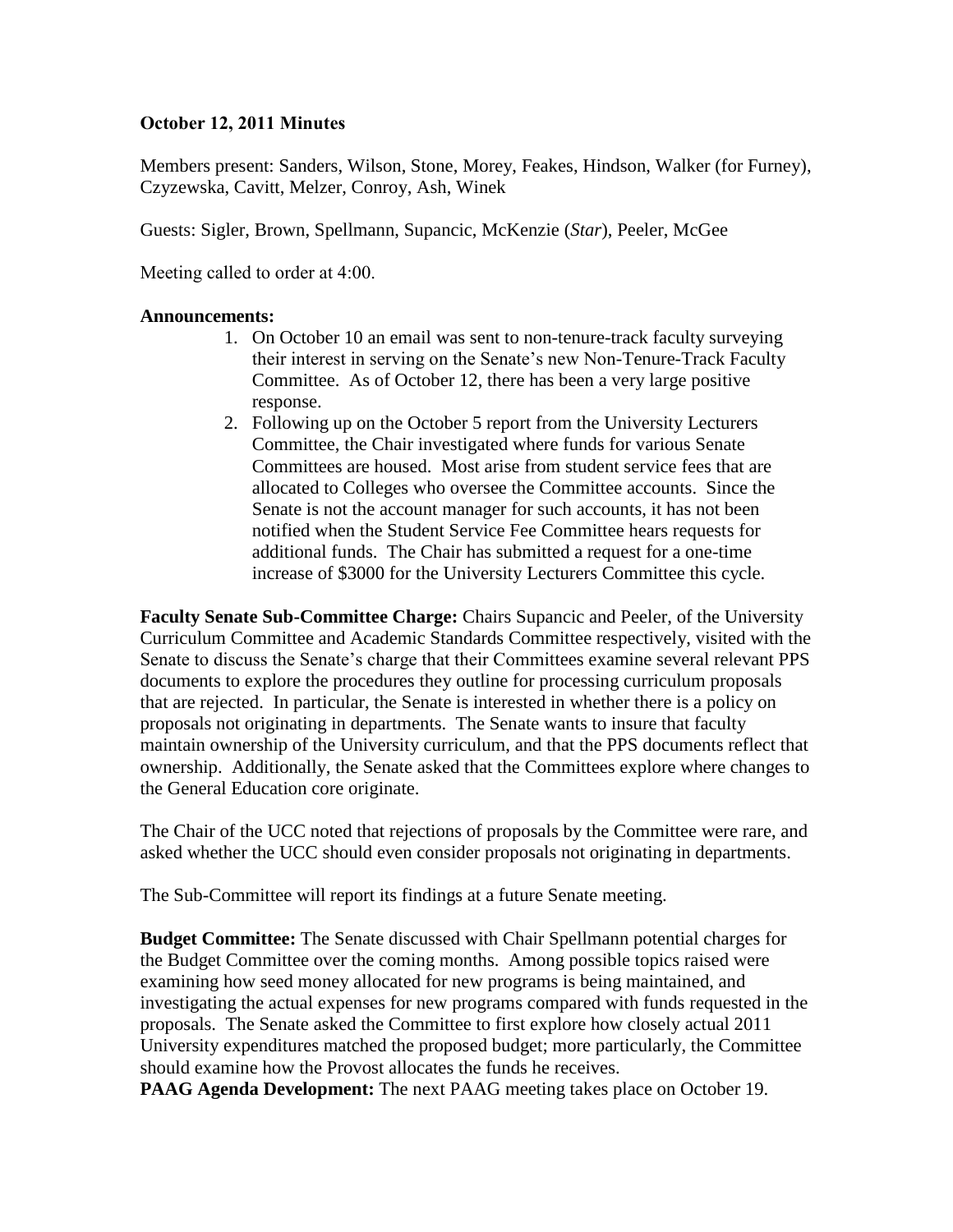Among issues the Senate may suggest to the President are the following:

- 1. An update on the Capital Campaign.
- 2. A discussion of plans for educating the University community on safety procedures.
- 3. An update on the University budget, focusing in particular on new faculty lines and the impact of the staff hiring freeze.

# **BREAK**

**University College and PACE:** New Dean of University College and the PACE Center, Dr. Dann Brown, shared with the Senate a number of projects and goals for the PACE Center in the coming months. Dean Brown explained that the main focus of PACE is to support the fundamental goals of undergraduate education through curricular and cocurricular efforts. It is important to connect with students individually even as the University grows; Brown noted that they are planning for some 5000 first-year students next year.

*Academic Advising:* The Center will hire fourteen new advisors for next fall, who will work alongside the six assigned to the University College. The Center is hiring three new advisors every three months so they can be trained effectively. In addition, there is now an online program, Bobcat Scheduler, that allows students to register online for advising. As well, the Center will develop "virtual advising portfolios" for students that will follow them as the move into their majors.

*Mentoring:* The Dean is about to hire a Mentoring Coordinator, among whose duties will be insuring that students are connected to their academic homes. The Coordinator will also coordinate campus activities to engage students, as well as activities that connect students and alumni.

*University Seminar:* 250 sections will be offered next fall. This semester, roughly 400 students were unable to enroll in University Seminar, even with class size raised to 27 per section. The goal for next year is 20 students per section. The Senate asked how faculty will be recruited and selected to teach the courses, with the Dean assuring Senators that instructors meet SACS guidelines. The Dean explained that the goal of the University Seminar is to offer students opportunities for self-assessment and to show them how their interests can lead to several different careers.

*Faculty Liaison Program:* The Dean noted the nature of the liaison position was the least well-defined in the QEP, and so the concept is still under development. He has created a job description and will call for nominations and applications after Thanksgiving. Each College will nominate two faculty. Among the tasks to be performed by liaisons will be serving as leaders in their Colleges on implementing PACE initiatives, serving as PACE resource for faculty in their Colleges, and collaborating with the Mentoring Coordinator to identify activities for engaging students. The Dean plans to work with liaisons to develop a policy